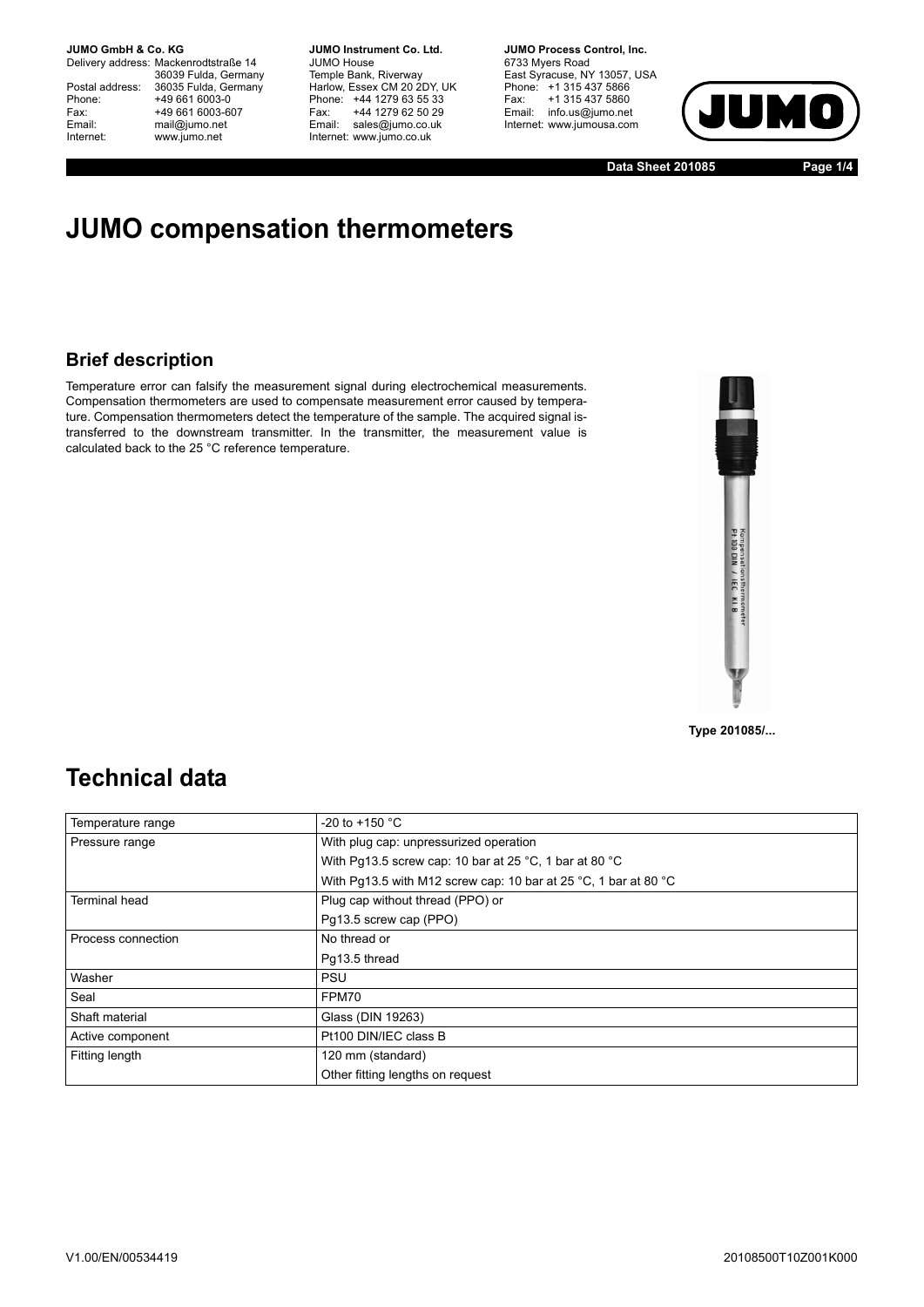Delivery address: Mackenrodtstraße 14 36039 Fulda, Germany Postal address: 36035 Fulda, Germany Postal address: 36035 Fulda, Ge<br>
Phone: +49 661 6003-0<br>
Fax: +49 661 6003-6<br>
Email: mail@jumo.net +49 661 6003-607 mail@jumo.net Internet: www.jumo.net

**JUMO Instrument Co. Ltd.** JUMO House Temple Bank, Riverway Harlow, Essex CM 20 2DY, UK Phone: +44 1279 63 55 33 Fax: +44 1279 62 50 29 Email: sales@jumo.co.uk Internet: www.jumo.co.uk

**JUMO Process Control, Inc.** 6733 Myers Road East Syracuse, NY 13057, USA Phone: +1 315 437 5866 Fax: +1 315 437 5860 Email: info.us@jumo.net Internet: www.jumousa.com



**Data Sheet 201085 Page 2/4**

# **Dimensions**







- 
- 3 Temperature sensor 4 Pg13.5 screw cap
- 5 Process connection Pg13.5 6 Washer (PSU)
- 
- 1 Plug cap 2 Shaft (glass DIN 19263)
	-
	-
- 7 Seal (FMP70) 8 Pg13.5 screw cap with M12 connector, 4-pin, 713 series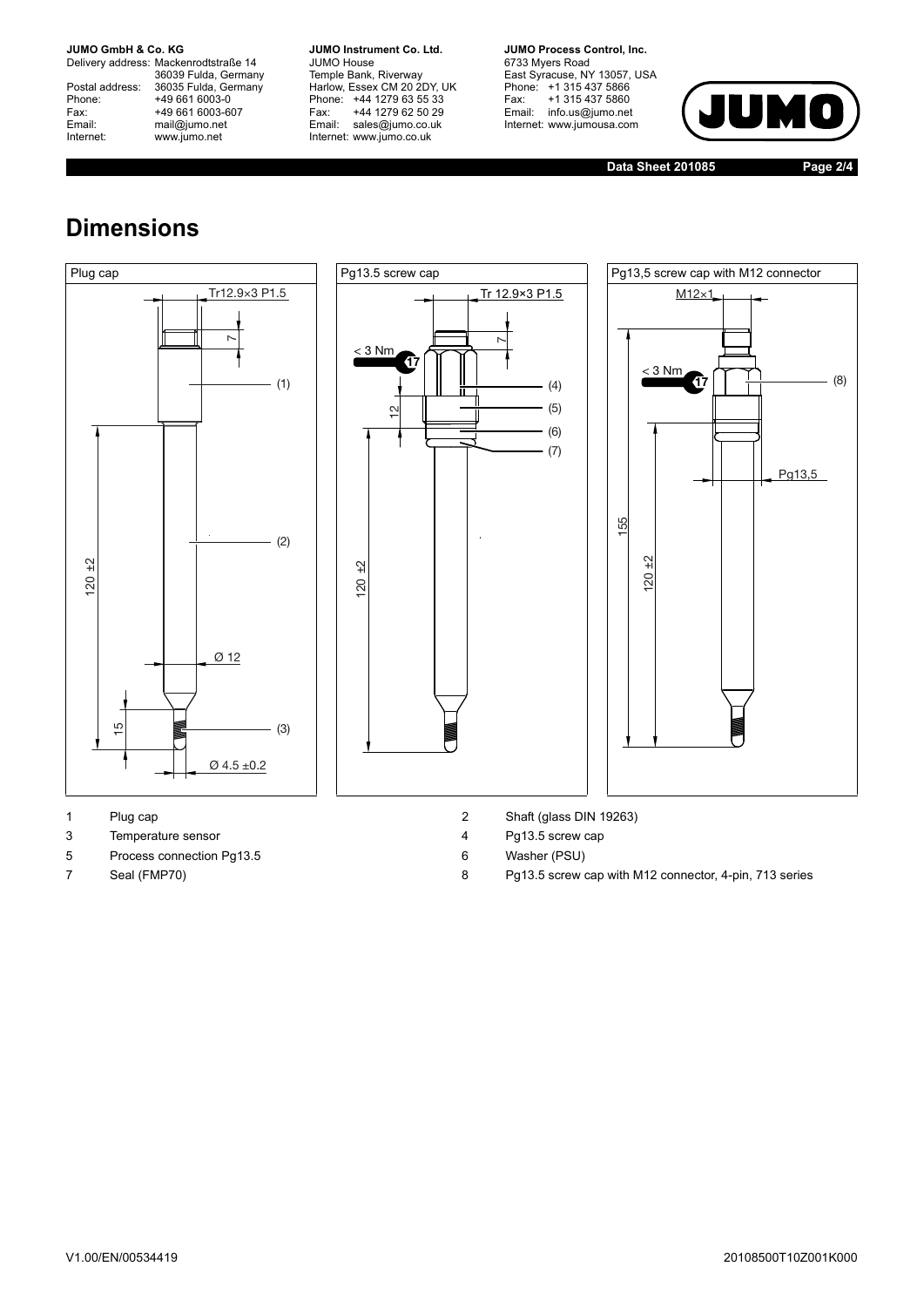Delivery address: Mackenrodtstraße 14 36039 Fulda, Germany Postal address: 36035 Fulda, Germany Postal address: 36035 Fulda, Ge<br>
Phone: +49 661 6003-0<br>
Fax: +49 661 6003-6<br>
Email: mail@jumo.net +49 661 6003-607 mail@jumo.net Internet: www.jumo.net

**JUMO Instrument Co. Ltd.** JUMO House Temple Bank, Riverway Harlow, Essex CM 20 2DY, UK Phone: +44 1279 63 55 33 Fax: +44 1279 62 50 29 Email: sales@jumo.co.uk Internet: www.jumo.co.uk

**JUMO Process Control, Inc.** 6733 Myers Road East Syracuse, NY 13057, USA Phone: +1 315 437 5866 Fax: +1 315 437 5860 Email: info.us@jumo.net Internet: www.jumousa.com



**Data Sheet 201085 Page 3/4**

# **M12 connector pin assignment**